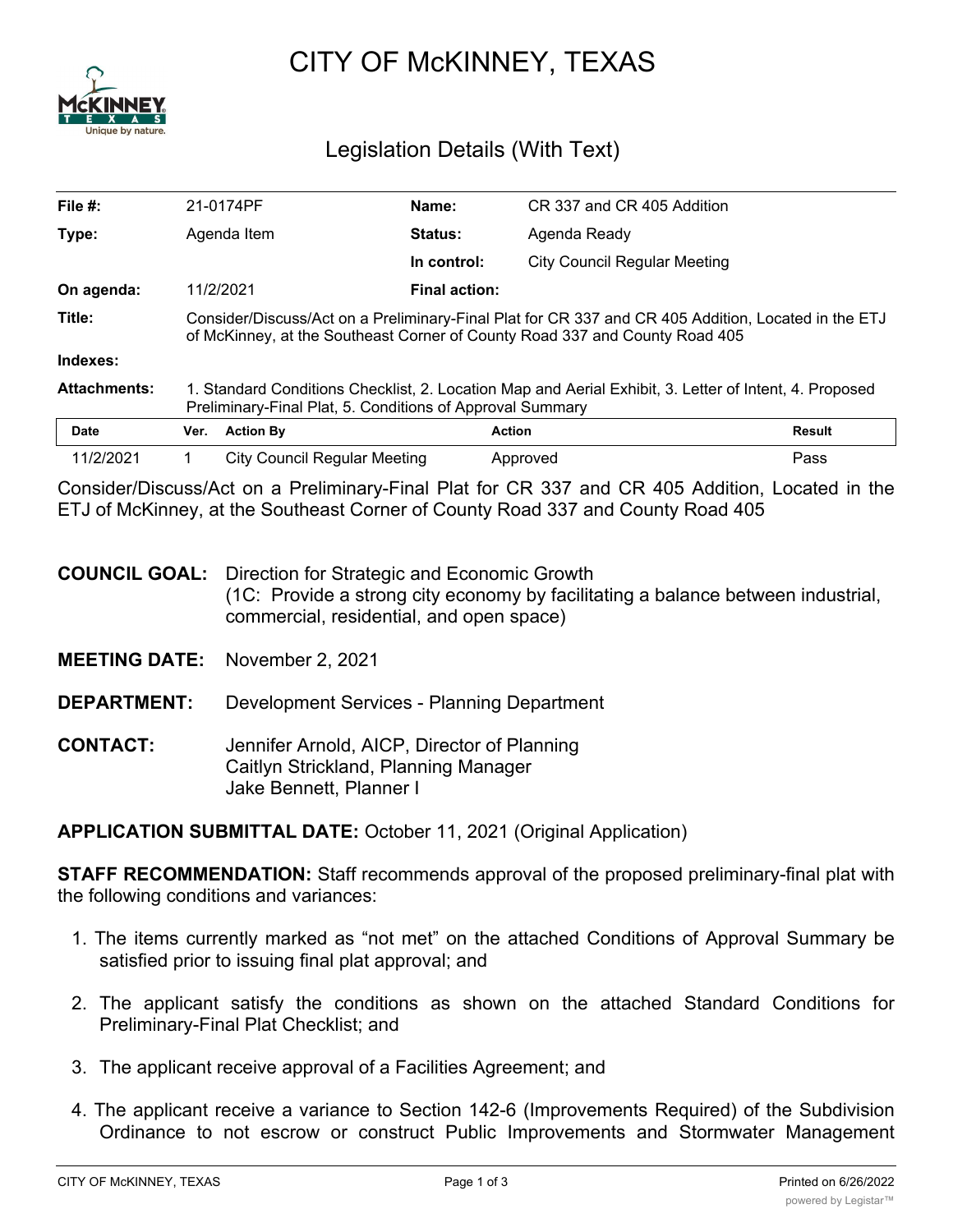Improvements, identified in a Facilities Agreement; and

- 5. The applicant receive a variance to Section 142-105 (Improvements) of the Subdivision Ordinance waiving the requirement to install roadway improvements identified in a Facilities Agreement; and
- 6. The applicant receive a variance to Section 142-105 (Improvements) of the Subdivision Ordinance waiving the requirement to install a water system, identified in a Facilities Agreement; and
- 7. The applicant receive a variance to Section 142-105 (Improvements) of the Subdivision Ordinance to not install a sanitary sewer system, identified in a Facilities Agreement; and
- 8. The applicant receive a variance to Section 142-105 (Improvements) of the Subdivision Ordinance to not install a storm water system, identified in a Facilities Agreement; and
- 9. The associated facilities agreement be filed with the county prior to filing the record plat, subject to review and approval of the City Attorney.

## **ITEM SUMMARY:**

- The applicant is proposing to plat two lots, Lot 1, Block A (approximately 1.115 acres) and Lot 2, Block A (approximately 2.3 acres) in the City of McKinney's Extraterritorial Jurisdiction (ETJ). The City has the authority to regulate subdivisions and platting within the ETJ in accordance with Chapter 212 of the Texas Local Government Code and Chapter 142 (Subdivision Regulations) of the City of McKinney Code of Ordinances.
- · The applicant has indicated to Staff the desire to not construct or escrow for the public improvements associated with the property and required by the Subdivision Regulations.
- Chapter 212 does not authorize the City to regulate land use within the ETJ; however, it does authorize the City to enter into a Development Agreement with a property owner regarding the provision of infrastructure and land use, among other things.
- · Given the fact that the Texas Local Government Code does not authorize the City to regulate land uses in the ETJ, if the applicant were required to extend public improvements to and through the property as required by the Subdivision Ordinance, it may open up other ETJ properties for development which may not be consistent with the vision outlined by the City's Comprehensive Plan. For this primary reason, Staff is comfortable supporting the requested variances and entering into a Facilities Agreement which suspends the requirement to construct the public improvements referenced herein and as required by the Subdivision Regulations so long as the property is only used for the purposes outlined in the agreement.

**APPROVAL PROCESS:** The Planning and Zoning Commission is the primary approval authority for proposed preliminary final plats. However, plats that include variance requests are usually and primarily considered by the City Council. In the event that a City Council meeting does not occur within the timelines required pursuant to Texas Local Government Code Chapter 212, the variance request may be considered by the Planning and Zoning Commission. Subsequent to the action taken